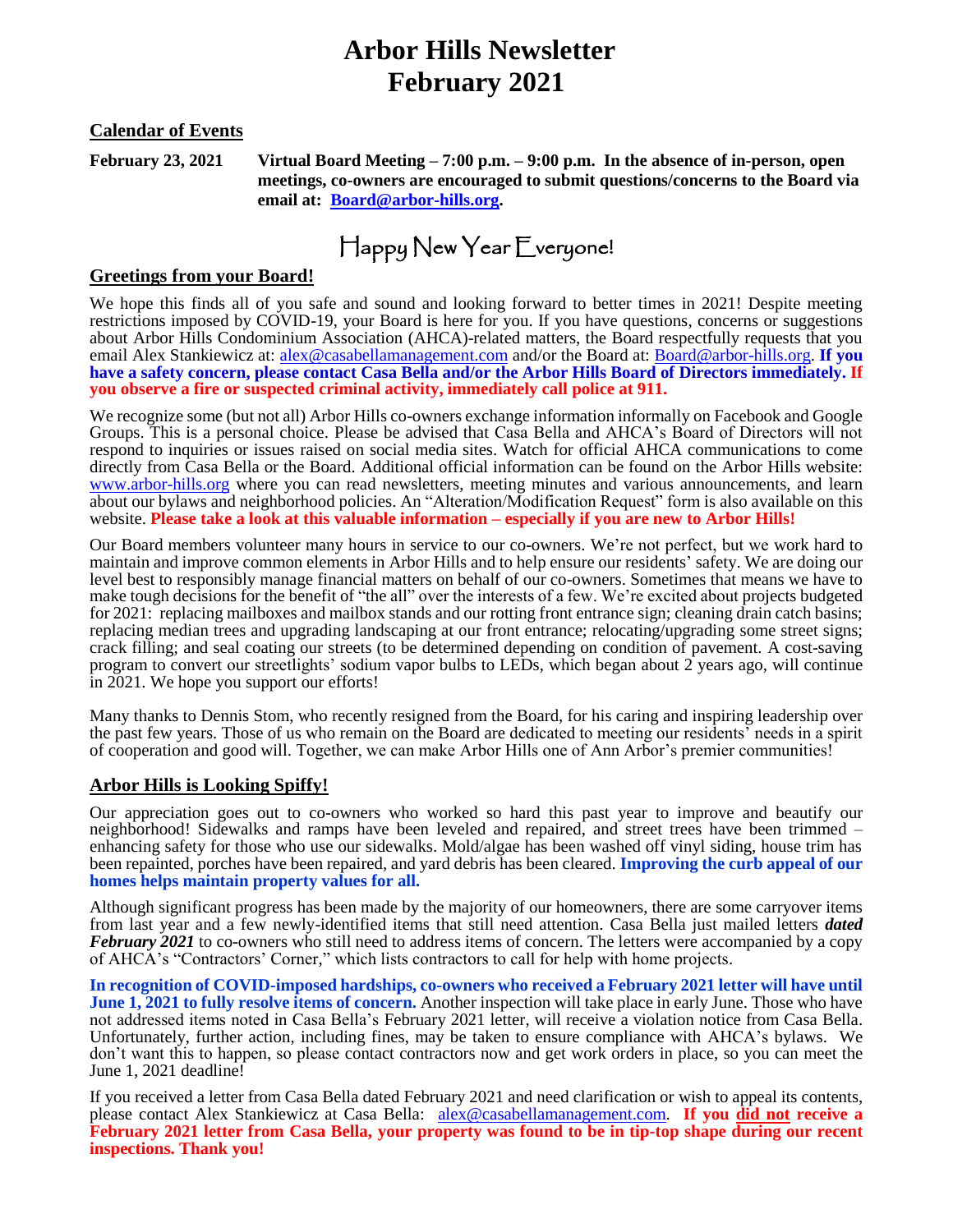## **Safety First -- Clearing Snow and Ice**

Homeowners (or renters) are responsible for clearing snow accumulation of one (1) inch or more on sidewalks within 24 hours of snowfall. Icy areas must be treated with sand or a salt-free substance designed to melt ice (e.g., "Safe Step" ice melting granules). To protect wetland and wildlife areas, it is not permissible to use salt on driveways or sidewalks (per Ann Arbor City Code, Chapter 49). **If you use a snow blower or contract with** someone to clear your driveway and sidewalks, please make sure cleared snow stays in your yard – not **thrown into unplowed or plowed streets.** 

Please keep an eye on weather reports for anticipated snowfall and **remove your vehicles from our streets to accommodate Budd's snow plows and salting crews.** Plowing may be delayed when the weather is really severe, so please be patient. We need your help! Budd's is not always aware of slippery, icy conditions. If you have concerns about street plowing or identify icy areas in our roadways, please notify Alex at Casa Bella and he will get in touch with Budd's.

## **Please Slow Down – What's the Rush?**

The posted speed limit in Arbor Hills is 15 miles per hour (mph) – but that doesn't mean you have to drive that fast! We have little children who ride scooters and bikes, and plenty of grown-ups who frequently walk in our streets – especially during snowy/icy winter months. And, sometimes our pets might sneak out of the house and stray into our roadways. We don't want any of our residents or pets to get hurt. Also, please come to a full stop at our intersections before proceeding to turn. Take special care to slow way down to watch for cyclists and runners as you pull out of Arbor Hills or you may run into them!

The Board is looking into various speed mitigation measures to encourage drivers to slow down; however, YOU are our best defense! Please SLOW DOWN and advise young drivers in your household to SLOW DOWN! The City will not come to our rescue because Arbor Hills has private roads. If you observe a commercial vehicle violating our 15 mph speed limit or driving recklessly, please jot down identifying information and notify Casa Bella. Let's keep everyone safe!

## **Patching those Pesky Potholes**

Many thanks to Ig Justyna who diligently patches small potholes on our roadways at a fraction of the cost of what AHCA would normally pay a contractor to do this work. If you spot a small pothole on one of our roadways, please email the Board with its location, so we can put it on the list for patching when weather permits. The sooner we can plug these holes, the better!

## **What's the Right Height for Trees Hanging over Sidewalks and Streets?**

We don't want anyone to get hurt while using our sidewalks. Arbor Hills follows the City of Ann Arbor ordinance regarding acceptable street tree height. It is your responsibility to **ensure trees located near your sidewalk are trimmed to allow for at least a 6-foot clearance above the sidewalk**. It also has been brought to our attention that drivers of snow plows, large delivery trucks and garbage trucks are having trouble avoiding tree limbs that are hanging too low or too far over our roadways. **Please trim your street trees to at least an 8-foot clearance above the street at about a 6-foot distance from the curb.** This will help reduce the chance of damage to your trees and provide access for Budd's to access all areas of our roads and clear snow to the curb. Thank you!

## **Winter Tree Care**

**Certified arborists have advised us that, due to risk of disease, there are only certain times of the year when it is prudent to cut down or trim certain trees (for example, red oaks should only be trimmed during cold**  weather months). We don't want to risk "infecting" and/or killing healthy trees. The attached "Contractors' Corner" can help you locate a reputable tree care contractor for advice and service.

## **Before You Plant New Trees or Start Home Repair/Improvement Projects**

Co-owners must complete and submit a **"Request for Alteration/Modification" approval form in advance if you wish to make a change** from established color standards for trim, roof shingles, front doors, siding; garage door or window pane design. You must also complete and submit a "Request for Alteration/Modification" approval form before you **change or construct/install a new structural component** such as a retaining wall, deck or fence. This form is available on the Arbor Hills website and from Casa Bella Property Management. Failure to submit an Alt/Mod Request form and obtain approval for your project prior to starting it could result in you having to remove the unapproved item. For more information, please refer to the AHCA bylaws and policies.

It is also the **responsibility of homeowners to ensure appropriate building permits are obtained** (either by themselves or hired contractors), prior to initiating electrical, mechanical, heating and cooling, plumbing, and/or renovation or construction projects. This also applies to, but is not limited to: roofing, window replacement, deck replacement/construction, fence construction, basement refinishing, and other home improvement or large landscaping projects. For your own protection, verify contractors are properly licensed and insured to do the work.

**And, don't forget you are legally required to contact "MISS DIG" to identify/flag underground utilities before you or your contractors begin any excavation, landscaping or tree planting project.**